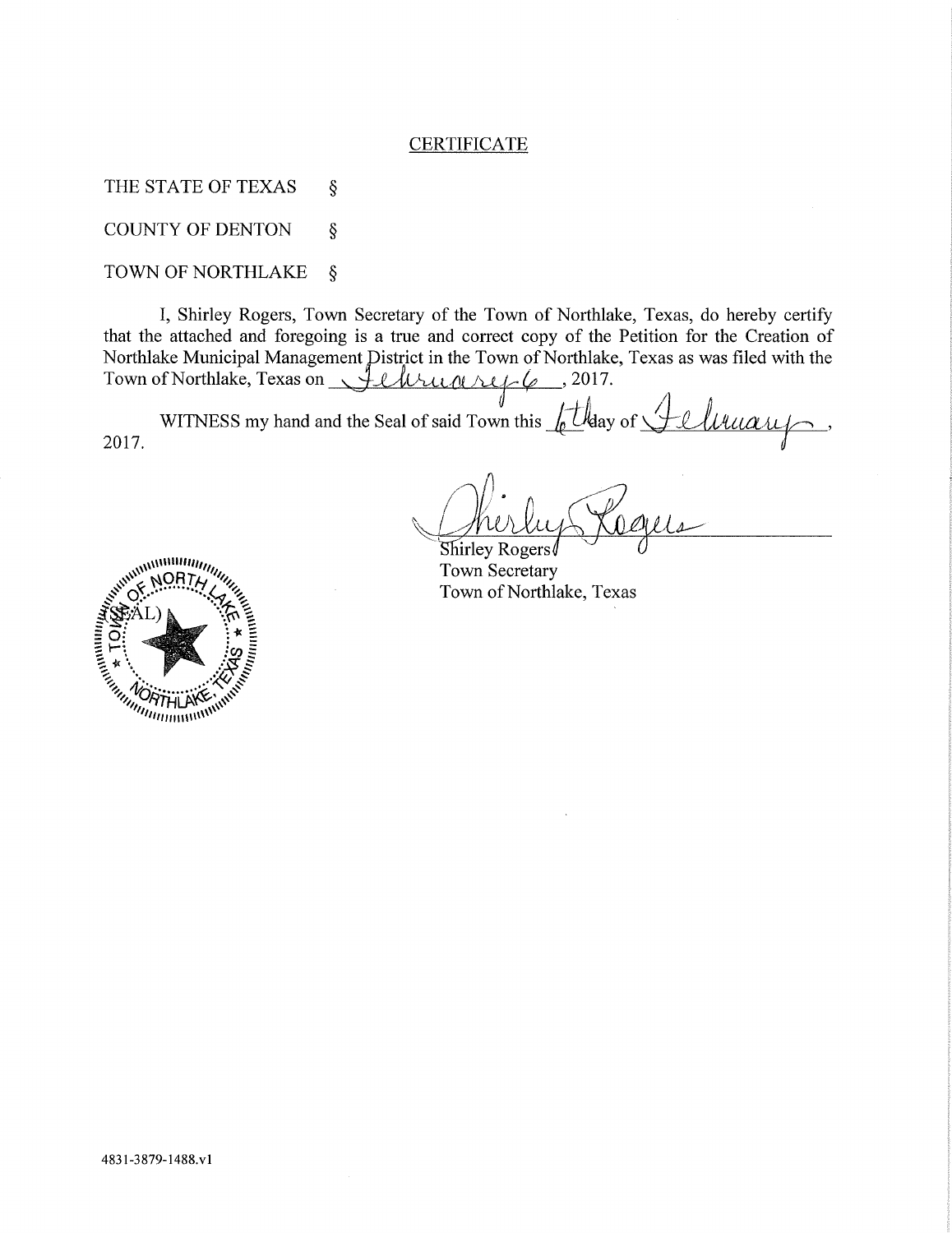# PETITION FOR THE CREATION OF NORTHLAKE MUNICIPAL MANAGEMENT DISTRICT NO. 1

# THE STATE OF TEXAS  $\&$

# COUNTY OF DENTON  $\S$

### TO THE HONORABLE TEXAS COMMISSION ON ENVIRONMENTAL QUALITY:

HP Gibbs, LP, a Texas limited partnership (the "Petitioner"), respectfully petitions the Commissioners of the Texas Commission on Environmental Quality (the "Commission") for the creation of a municipal management district in Denton County, Texas. Petitioner holds title to a majority of the assessed value of the real property described in Exhibit "A, " attached hereto and incorporated herein for all purposes, as indicated by the appraisal rolls of Denton County, Texas. Petitioner, acting pursuant to the provisions of Chapter 375, Texas Local Government Code and the provisions of Chapters 49 of the Texas Water Code, together with all amendments and additions thereto, and would respectfully show the following:

I.

The name of the proposed district shall be "NORTHLAKE MUNICIPAL MANAGEMENT DISTRICT NO. 1" (the "District"). There is no other conservation or reclamation district in Denton County, Texas with the same name.

II.

The District shall be created and organized and shall exist under the terms and provisions of Article XVI, Section 59, and Article III, Sections 52 and 52-a, of the Texas Constitution and Chapter 375, Texas Local Government Code, and Chapter 49, Texas Water Code, together with all amendments and additions thereto.

# III.

The District shall have all the rights, powers, privileges, authority and functions conferred by and shall be subject to all duties imposed by the Texas Local Government Code and Texas Water Code and the general laws of the State of Texas relating to municipal management districts.

### IV.

The area proposed to be within the District consists of that certain land described by metes and bounds in Exhibit "A" attached hereto and incorporated herein for all purposes (the "Property"). The Property is located wholly within the corporate limits of the Town of Northlake (the "Town") and Denton County, Texas. No portion of the Property is located within the corporate boundaries or extraterritorial jurisdiction of any other incorporated city, town or village. All of the territory proposed to be included in the District may properly be included in the District.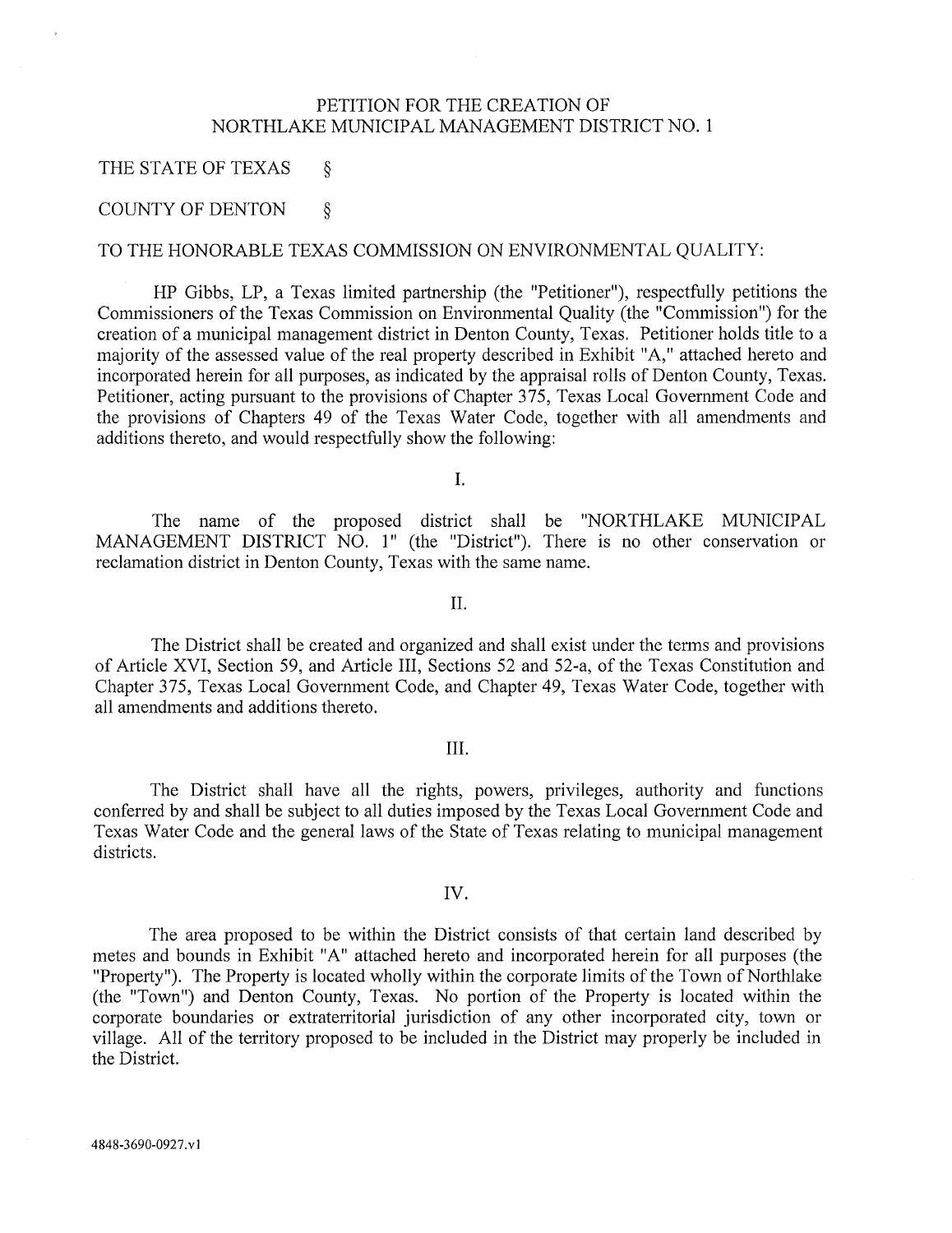The undersigned constitute a majority of value of the holders of title of the land within the proposed district, as indicated by the tax rolls of the central appraisal district of Denton County, Texas, and by conveyances of record since the date of preparation of said tax rolls. There are no lienholders on the property except, 387 Acre Farm, LLC , a Texas limited liability company.

# VI.

The general nature of the work proposed to be done by the District at the present time is to purchase, construct, acquire, provide, operate, maintain, repair, improve, or extend inside or outside of its boundaries any and all works, improvements, facilities, plants, equipment, and appliances necessary or helpful to supply and distribute water for municipal, domestic, industrial and commercial purposes; to collect, transport, process, dispose of and control domestic, industrial and commercial wastes; to gather, conduct, divert, abate, amend and control local storm water or other local harmful excesses of water in the District; and to purchase, construct, acquire, provide, operate, maintain, repair, improve, or extend inside or outside of its boundaries such additional facilities, systems, plants and enterprises as shall be consonant with the purposes for which the District is created, all as more particularly described in an engineer's report filed simultaneously with the filing of this Petition, to which reference is made for a more detailed description.

## VII.

There is, for the following reasons, a necessity for the above described work, services and improvements: The area proposed to be within the District is in a developing area of Denton County, Texas, and within the foreseeable future will experience a substantial and sustained residential and commercial growth. There is not now available within the area, which will be developed as residential subdivisions with some commercial development, an adequate water supply and distribution system, sanitary sewer system, drainage system and roadway system. The protection of the purity and sanitary condition of the State's water and the health and welfare of the present and future inhabitants of the area and of territories adjacent thereto require the purchase, construction, acquisition, provision, operation, maintenance, repair, improvement, extension and development of an adequate water supply and distribution system, sanitary sewer system, drainage system and roadway system. A public necessity therefore exists for the organization of the District to provide for the purchase, construction, acquisition, provision, operation, maintenance, repair, improvement, extension and development of a water supply and distribution system, sanitary sewer system, drainage system and roadway system.

### VIII.

The proposed improvements are feasible and practicable, and the terrain of the territory to be included within the District is such that a waterworks system, a sanitary sewer system, and a drainage and storm sewer system, can be constructed and developed at a reasonable cost. A preliminary investigation has been instituted to determine the cost of the project, and it is now estimated by the Petitioners, from such information as it has at this time, that the ultimate cost of the project contemplated will be approximately Sixty Million and no/100 Dollars (\$60,000,000).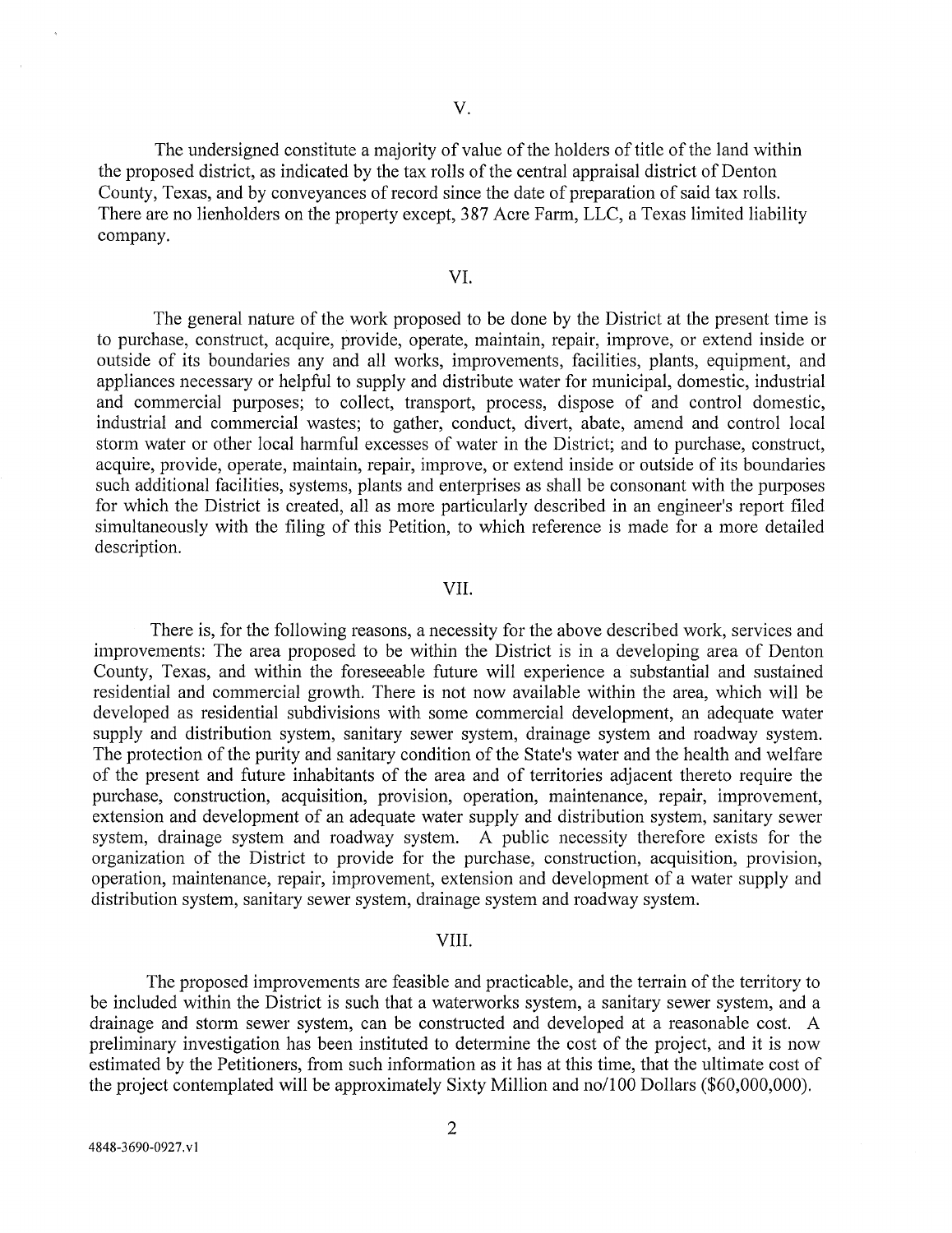The following named persons are each and all over eighteen (18) years of age, resident citizens of the State of Texas, owners of land subject to taxation within the District, and are otherwise qualified to serve as directors of the District under the provisions of the Texas Water Code:

- 1. Edward Bogel (two-year term)
- 2. Tim Scott Coltart (two-year term)
- 3. James Kemper Cowden (four-year term)
- 4. Ryan Walker Griffin (four-year term)
- 5. Drew Com (four-year term)

A description of each individual's experience is attached hereto as Exhibit "B." Pursuant to Chapter 375.062, Texas Local Government Code, the Petition requests that the Commission divide the initial directors into two groups, with two directors serving two-year terms and three directors serving four-year terms.

# $X$ .

The Town has heretofore adopted a Resolution consenting to the creation of the District over the Property. A copy of the Town's Resolution is attached hereto as Exhibit "C. "

WHEREFORE, the undersigned respectfully pray that this Petition be properly filed, as provided by law; that notice of the application be given as provided therein; that a hearing be held if necessary and that this Petition be in all things granted; that the proposed municipal utility district be organized; that the five (5) persons named herein be appointed to serve as temporary directors until their successors are duly elected and qualified; and for such other orders, acts, procedures and relief as are proper, necessary and appropriate to the purpose of creating and organizing the District and to the execution of the purposes for which the District shall be organized, as you may deem proper and necessary.

# [EXECUTION PAGE FOLLOWS]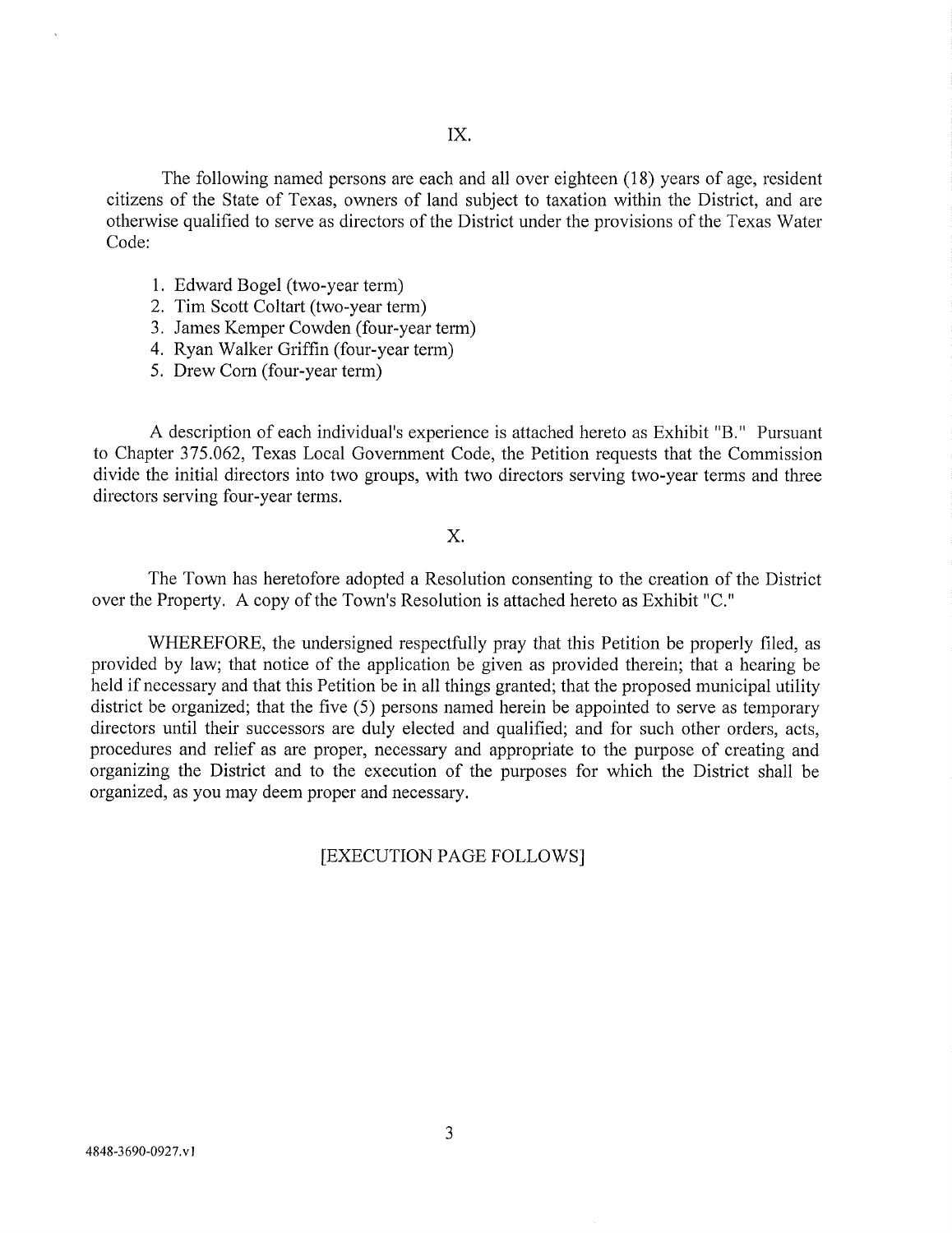RESPECTFULLY SUBMITTED, this  $\frac{f^2}{\sqrt{2}}$  day of *f-£ 8* ..., 2017.

### PETITIONER:

HP Gibbs, LP, a Texas limited partnership

By: BOH Investments GP, LLC, a Delaware limited liability company, its general partner

By: 1804 CAL Title:

THE STATE OF TEXAS s<br>\$<br>\$ COUNT Y OF *^hcildAJ* 

This instrument was acknowledged before me on this <u>decay</u> day of *fluttury* 2017 by  $\beta r$   $\alpha$  /ock,  $\sqrt{s}$  /  $\alpha$  /of BOH Investments GP, LLC, general partner of HP Gibbs, LP, a Texas limited partnership, on behalf of said limited partnership.

 $M$  $M$  $M$  $A$  $A$  $C$ <br>Notary Public in and for ionondia

the State of Texas

(SEAL)

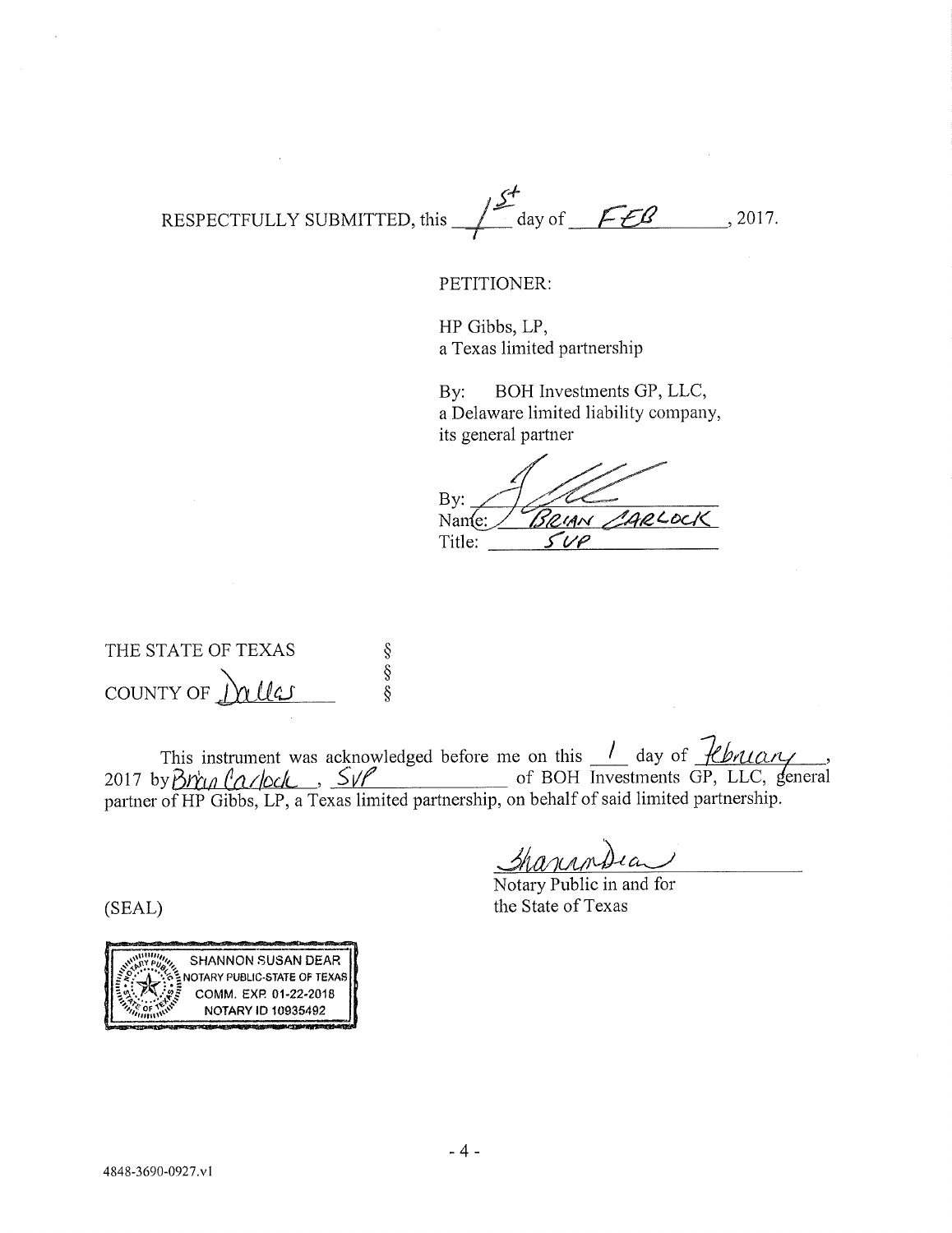### **4848-3690-0927.VI**

 $\mathcal{A}^{\pm}$ 

 $\bar{z}$ 

# **PROPERTY DESCRIPTION**

# **EXHIBIT "A"**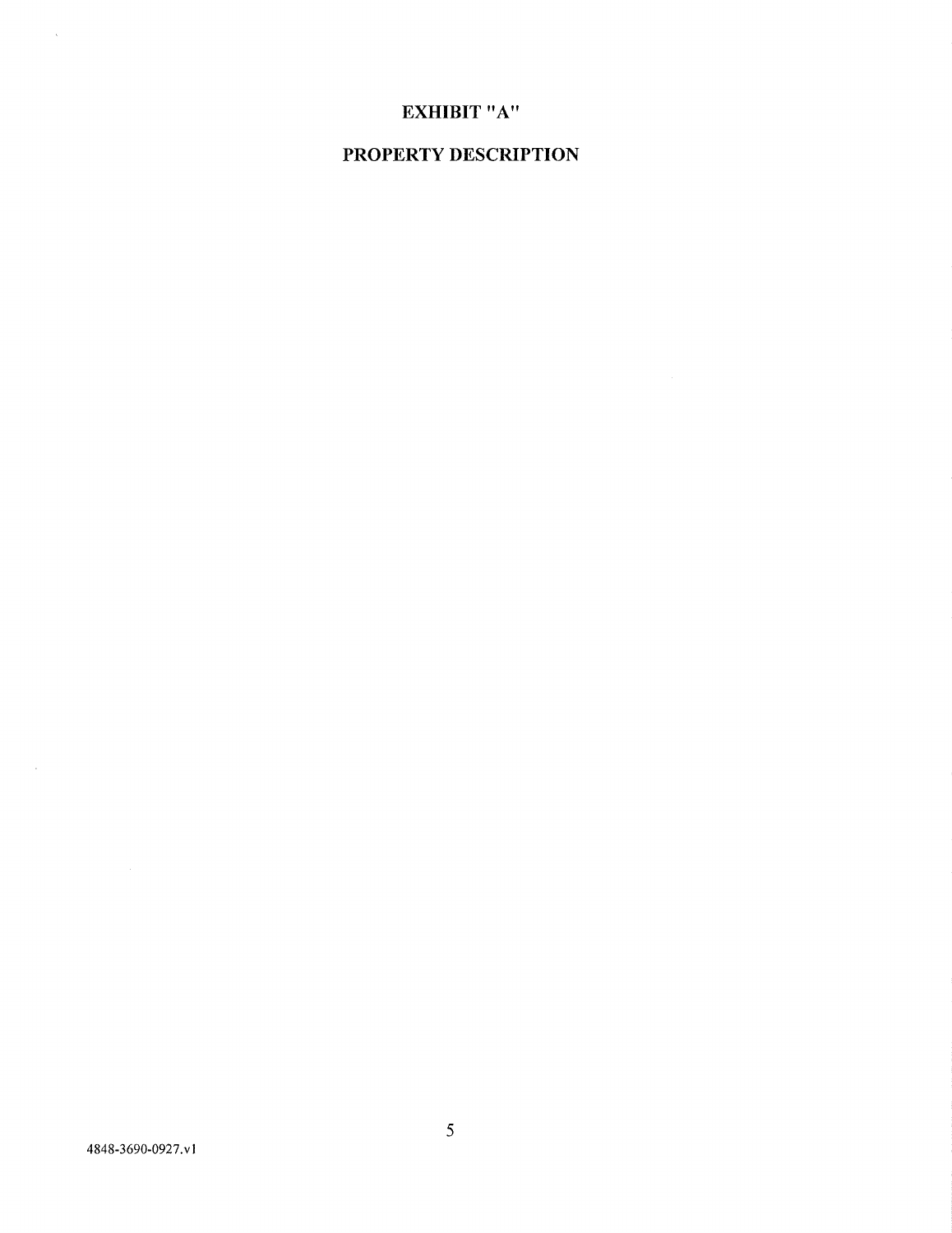### **Pronerty Description**

**A tract or parcel of land situated in the F,W. Thornton Survey, Abstract 1244, and m the J.G. Cleveland Survey, Abstract 1461 in the City of Northlake, Denton County, Texas, being part of the two tracts described in the deed to Homer Gibbs, recorded in Volume 196, Page 578 in the Denton County Deed Records (DCDR), and being the same as the called 386.8295 acres tract described in the deed to 387 Acre Farm LLC recorded m Document No. 2009-126009 in the DCDR, and being more particularly described as follows:** 

**BEGINNING at a found wooden right-of-way marker at a fence comer on the west right-of-way line of Interstate Highway 35 W (170' west of centerline) on the south side of said F.W. Thornton Survey at the southwest comer of the called 7.905 acres tract described in the deed to the State of Texas recorded in Volume 520, Page 642 m the DCDR;** 

**THENCE North 89°35'42" West, 3373.39 feet along the north side of the tract of land described in the deed to Jacqueline S. Ligon et al recorded in Documents #2009-81507, 08, 09 and 10 in the DCDR; and along the south side of said F.W. Thornton Survey, to a set** *V%* **inch iron rod with C&P cap near a fence comer post;** 

**THENCE South 00°43'51" West, 187.50 feet along the east side of said J.G. Cleveland Survey and continuing along the north side of said Jacqueline S. Ligon tract to a fence comer post;** 

**THENCE North 89°54'55" West, along the south side of said J.G. Cleveland Survey and contmumg along the north side of said Jacquelme S. Ligon tract at 1854.98 feet passing a fence comer for the northwest comer of said Jacqueline S. Ligon tract and continuing along the north side of the called 167.8 acres tract described in the deed to Kathryn G. Gibbs recorded in**  Document #2003-18546 in the DCDR for a total distance of 2532.75 feet to a found <sup>1</sup>/<sub>2</sub> inch iron **rod with a cap stamped "VannoyAssoo";** 

**THENCE North 00°25'24" West, 900.53 feet along the east side of the called 156.945 acres tract described in the deed to Hardeman Savoie Family Limited Partnership recorded in Documents #2005-71310,** 1**1 and 12 in the DCDR, to a found** *'A* **hich iron rod;** 

**THENCE North 00°16'40" East, 411.92 feet continuing along the east side of said Hardeman**  Savoie Family Limited Partnership tract, to a found  $\frac{1}{2}$  inch iron rod with a cap stamped **"VannoyAssoc";** 

**THENCE North 00°29'18" East, continuing along the east side of said Hardeman Savoie Family**  Limited Partnership tract, at 1279.92 feet passing a found  $\frac{1}{2}$  inch iron rod and continuing for a total distance of 1304.25 feet to a set  $\frac{1}{2}$  inch iron rod with C&P cap near the center of a gravel **road called Mulkey Lane (40' wide right-of-way);** 

THENCE: South-89°35'38"-East;-1206;20-feet-gencrally-along-the center-of-Mulkey Lane-to-a**found** 1 **inch iron pipe;**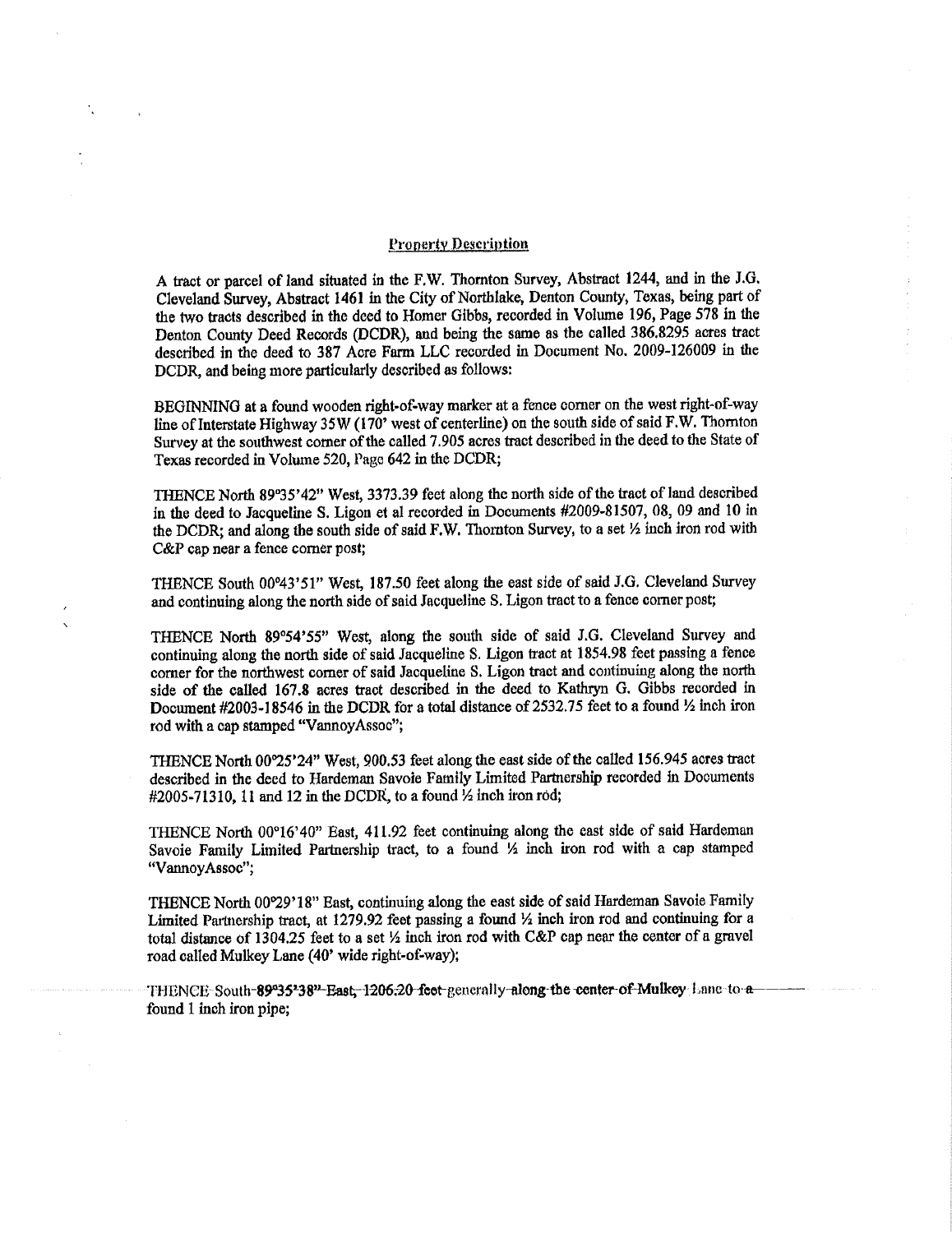**THENCE South S9'26'13" East, 1131.63 feet along the south side of the called 174.82 acres tract described in the deed to J. Young Land & Cattle Ltd. recorded in Document #2010-108044**  in the DCDR and generally along the center of Mulkey Lane to a found  $\frac{1}{2}$  inch iron rod with **C&P cap;** 

THENCE North 54°05'43" East, 257.30 feet continuing along the south side of said J. Young Land & Cattle Ltd. tract to a found  $\frac{1}{2}$  inch iron rod with C&P cap;

THENCE North 00°20'37" East, 214.39 feet along the east side of said J. Young Land & Cattle Ltd, tract to a found  $\frac{1}{2}$  inch iron rod with C&P cap near a fence;

THENCE South 89°29'45" East, 3794.19 feet along the south side of the called 460.6946 acres **tract described in the deed to J. Young Land & Cattle, Ltd. recorded in Document #2003-203076**  in the DCDR and along the north side of Mulkey Lane and generally along a fence to a found  $\frac{1}{2}$ **inch iron rod with C&P cap;** 

**THENCE South 00°11'59" West, 1247.31 feet along the west side of the called 500 acres tract in the deed to Gene Paul McCutchm recorded m Volume 2610, Page 916 in the DCDR and generally along the center of an asphalt road called Cleveland^Gibbs Road to a found PK nail in asphalt pavement;** 

**THENCE Southwesterly along the west right-of-way Ime of hiterstate Highway 35W the following:** 

**North 89°47\*43" West, 22,00 feet to a wooden right-of-way marker;** 

South 21°18'56" West, 745.37 feet to a wooden right-of-way marker;

South 21°06'30" East, 290.00 feet to a found  $\frac{1}{2}$  inch iron rod with C&P cap;

South 23°53'30" West, 608.98 feet to the POINT OF BEGINNING and CONTAINING **386.8295 acres of land, more or less.**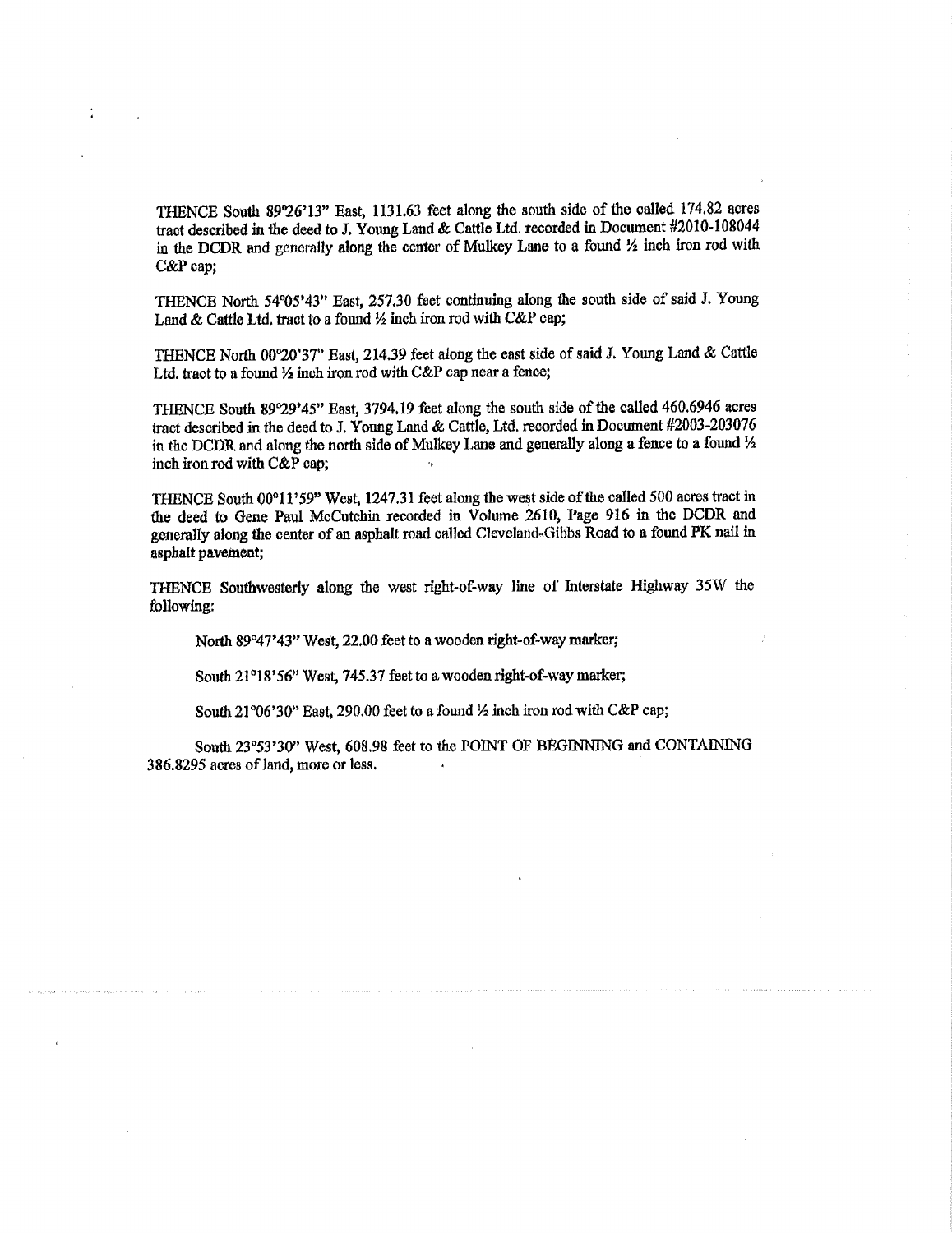# **EXHIBIT "B"**

# **DIRECTOR EXPERIENCE**

Director 1 Name: Edward Bogel Experience:

- Partner DB2RE Real Estate Brokers
- Associate Venture Commercial Real Estate Brokers

Director 2 Name: Tim Scott Coltart Experience:

• Managing Director – Realty Capital

Director 3 Name: James Kemper Cowden Experience:

- President Seaboard Capital, LLC
- $\bullet$  Vice President Tug Hill
- Associate  $-$  JP Morgan

Director 4 Name: Ryan Walker Griffin Experience:

• President – FCS Construction

Director 5 Name: Drew Corn Experience:

- Town Administrator Town of Northlake
- Budget Director City of North Richland Hills
- Division Manager City of Dallas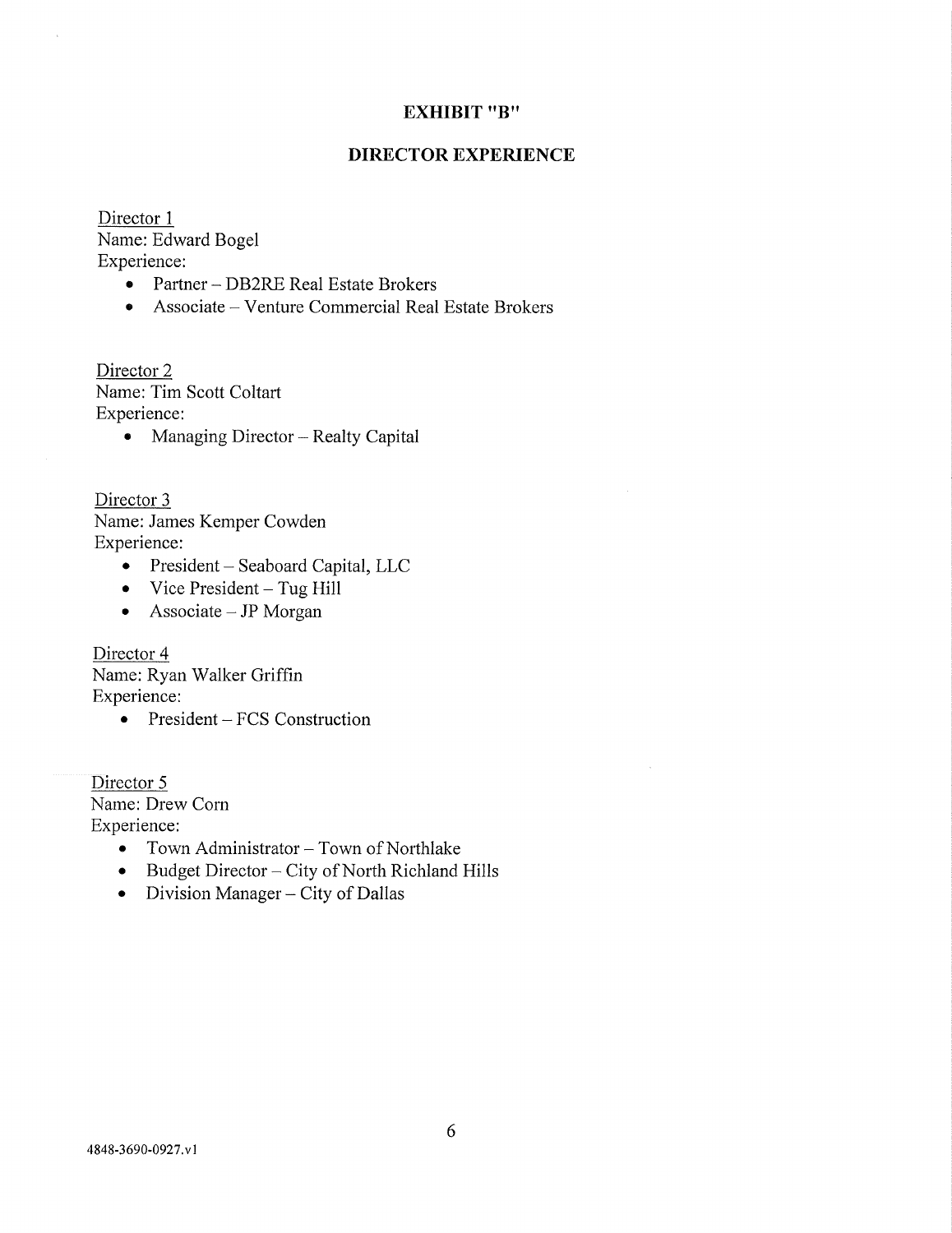### **4848-3690-0927. vl**

 $\mathcal{A}^{\mathcal{A}}$ 

 $\sim 10^6$ 

# **TOWN CONSENT RESOLUTION**

# **EXHIBIT "C "**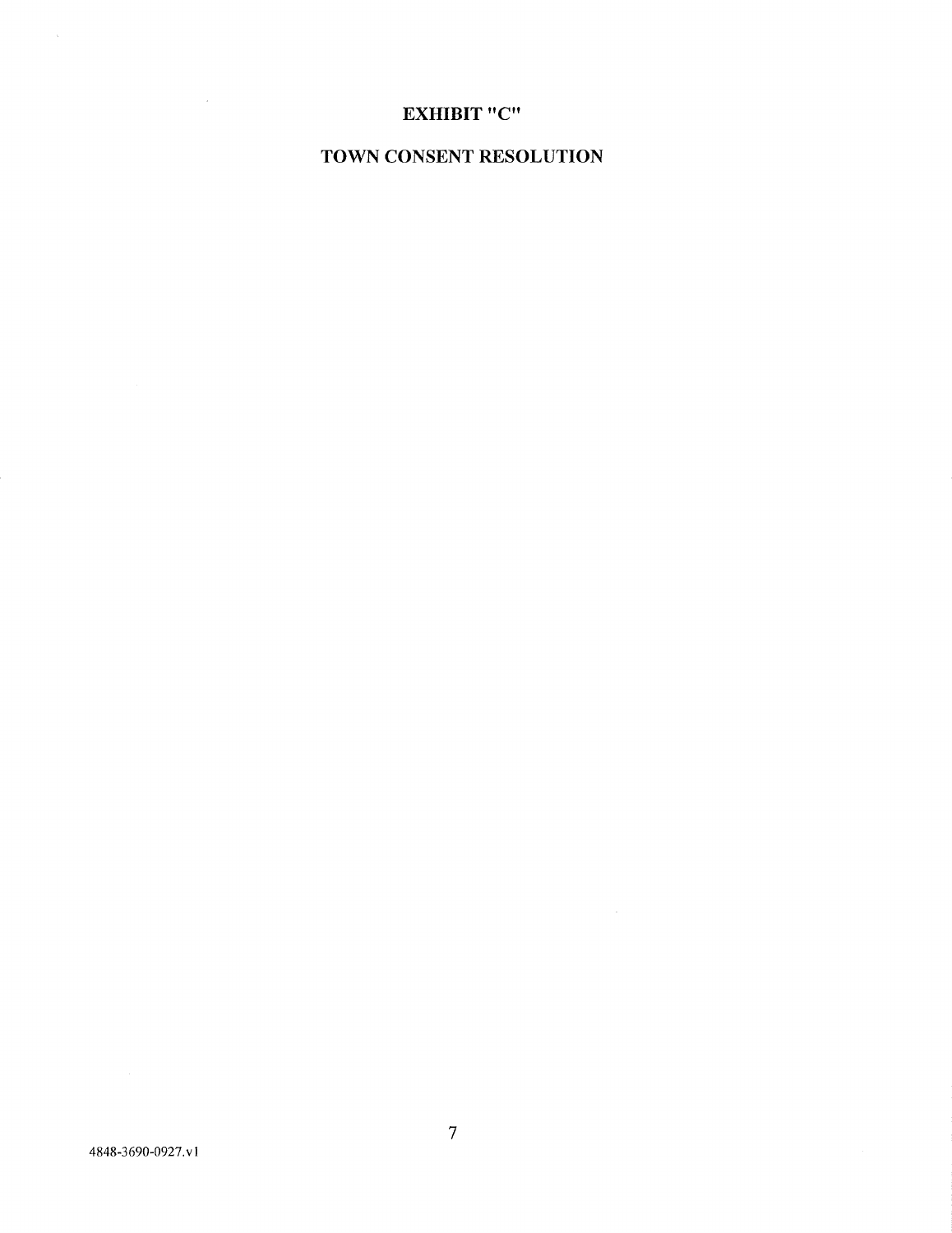

### **STATE OF TEXAS**

# **COUNTY OF DENTON**

**I, Shirley Rogers, Town Secretary of the Town of Northlake, Texas, hereby certify that the attached and foregoing document is true and correct copy of Town of Northlake, Texas**  Resolution No. 16-41 approved by the Northlake Town Council on December 8, 2016 on file in **my office.** 

**(Town Seal)** 



**Shirley Rogers, Town Schretary Public Information Officer Custodian of Records** 

*The Town of Northlake • Established 1960*  **1400 FM 407 • Northlake, Texas 76247 • Phone 940-648-3290 » Fax 940-648-0363 \* www.town.northlake.tx.us**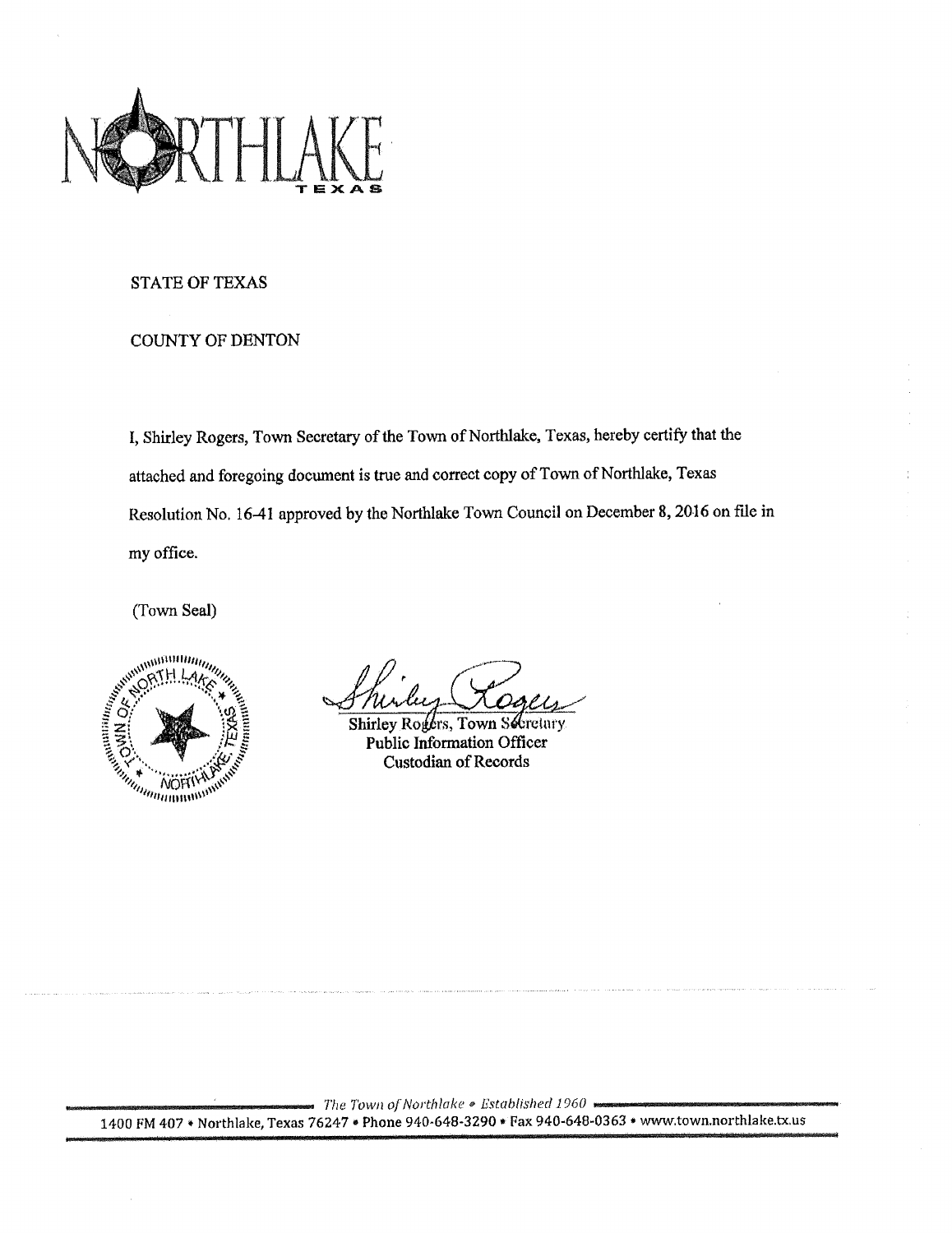### **TOWN OF NORTHLAKE, TEXAS**

### **RESOLUTION NO. 16-41**

**WHEREAS,** HW GIBBS, LP, a Texas limited partnership (the "Petitioner"), wishes to create Northlake Municipal Management District No. 1 (the "District") to serve the approximately 386.83 acres of land, more or less, in Denton County, Texas as described in Exhibit "A" attached hereto and incorporated herein for all intents and purposes (the "Land"); and

**WHEREAS,** all of the land to be included within the District **is** located within the corporate boundaries of the Town of Northlake, Texas (the "Town"); and

**WHEREAS,** the Petitioner has submitted to the Mayor and Town Council of the Town, a Petition for Consent to Creation of Northlake Municipal Management District No. 1; and

**WHEREAS,** the general nature of the work to be done in the District is the construction, acquisition, maintenance and operation of a waterworks system, a sanitary sewer system, a storm water drainage system and roadway system; and

**WHEREAS,** the Town Council of the Town desires to adopt a Resolution for the purpose of consenting to the creation of the District.

### **NOW, THEREFORE, BE IT RESOLVED BY THE TOWN COUNCIL OF THE TOWN OF NORTHLAKE, TEXAS:**

**Section 1.** That the Town Council of the Town of Northlake hereby grants its consent to and the Mayor is instructed to execute such additional documents, if any, as required to evidence the Town**'s** consent to the creation of a municipal management district, to be known as "Northlake Municipal Management District No. 1," on the property described on the attached metes and bounds description which is located within the Town's corporate boundaries.

**Section 2.** The Town's consent to the creation of Northlake Municipal Management District No. 1, as expressed in Section 1 hereinabove, is expressly conditioned upon: **(i)** the Petitioner applying for and receiving the appropriate zoning; and (ii) the Petitioner qualifying and submitting to the Texas Commission on Environmental Quality, to serve as a director of the District, a person nominated by the Town Council.

**Section 3.** That this resolution shall take effect Immediately from and after its passage and is accordingly so resolved.

Res. 16-41 Creation - Northlake Municipal Management District No. 1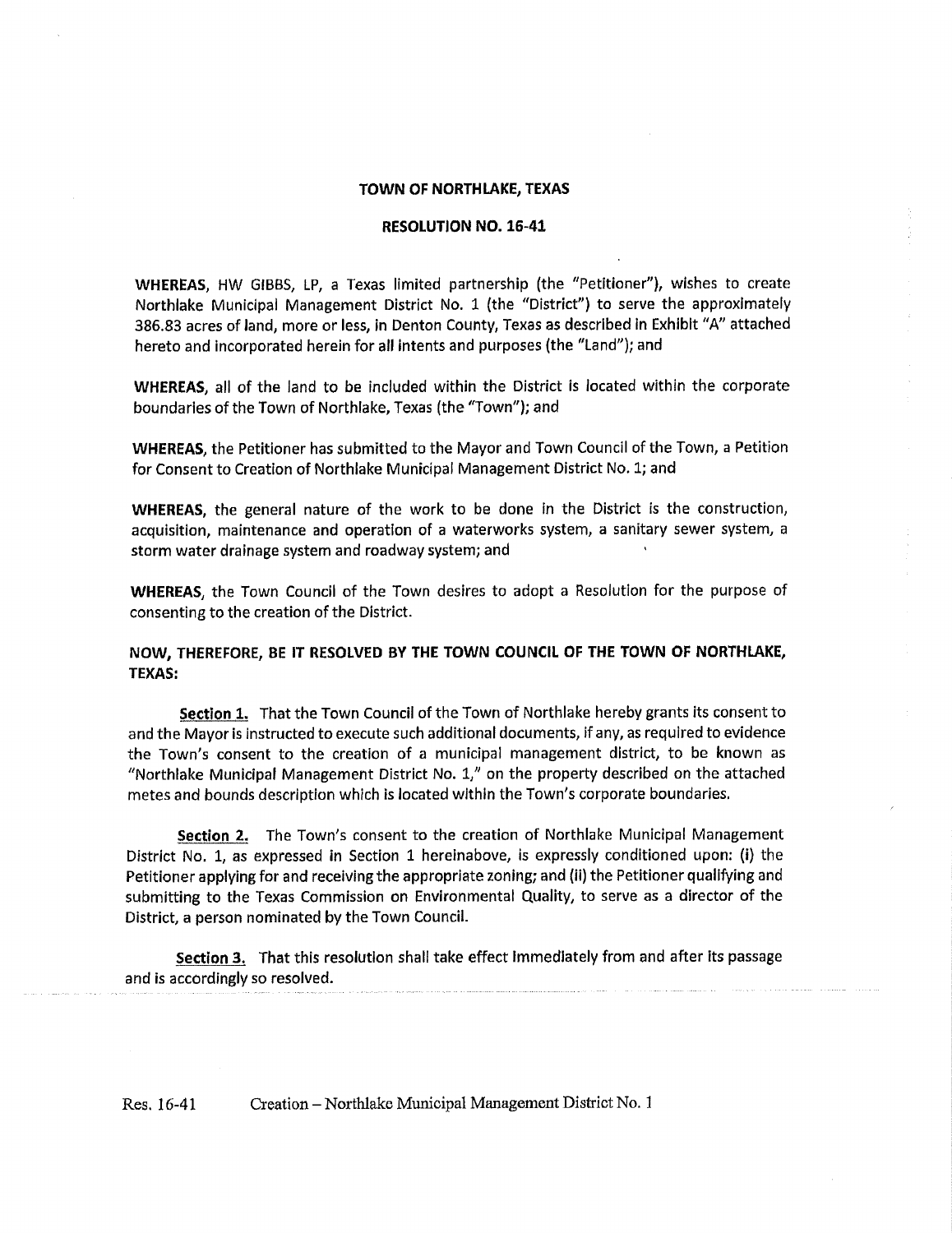**PASSED AND APPROVED ON THIS THE** ^ DAY **OF** ^/lii<^ . **2016** 

# **Town of Northlake, Texas**

Peter Dewing, Mayor

Attest;

Shirley Rogers, Toyy Secretary



**Res, 16-41 Creation - Northlake Municipal Management District No. 1**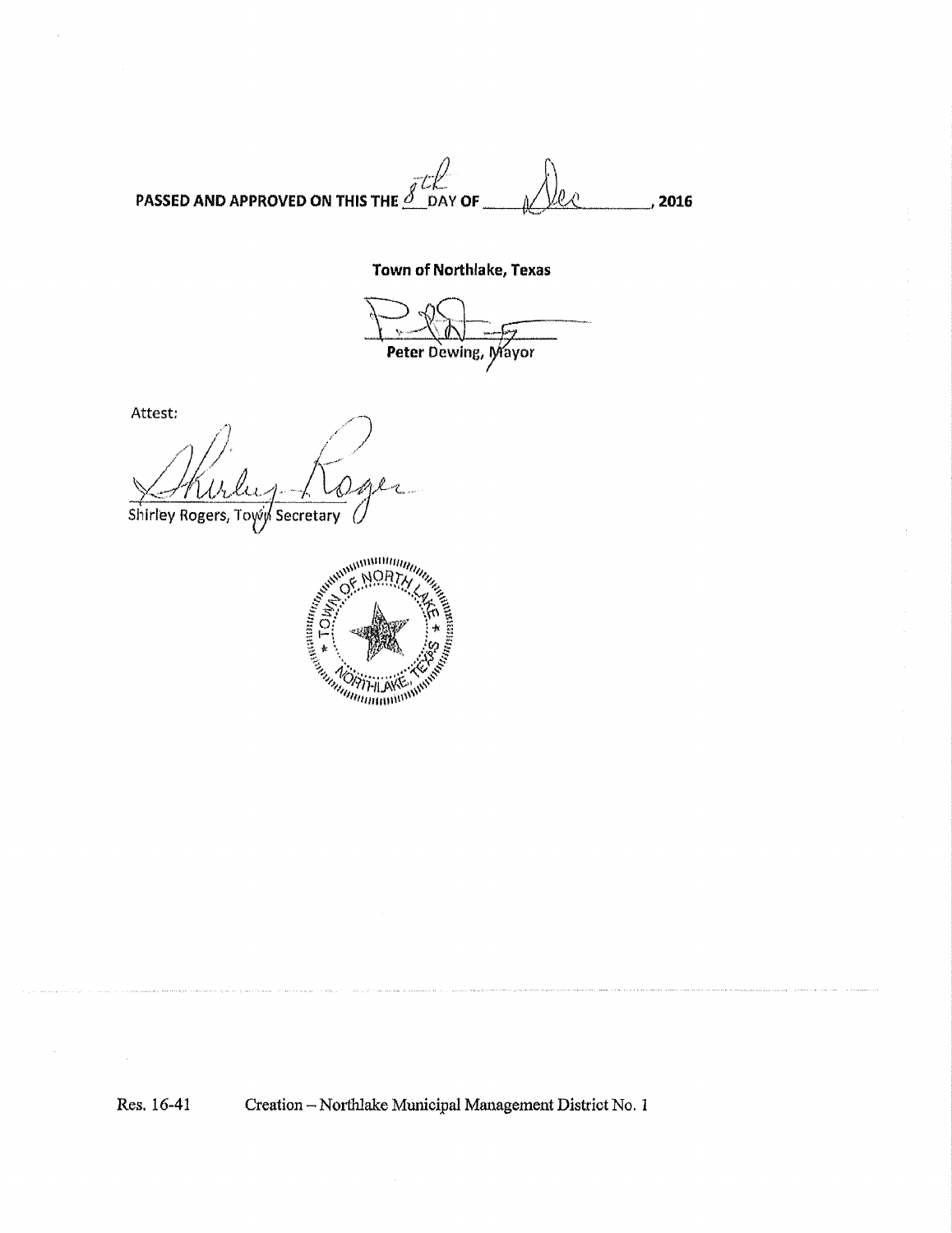EXHIBIT *"h"* 

 $\bar{\mathcal{L}}$ 

Res. 16-41 Creation - Northlake Municipal Management District No. 1

.<br>In a group of the contract compared up group to a contract of the compared up and an extendion problem and the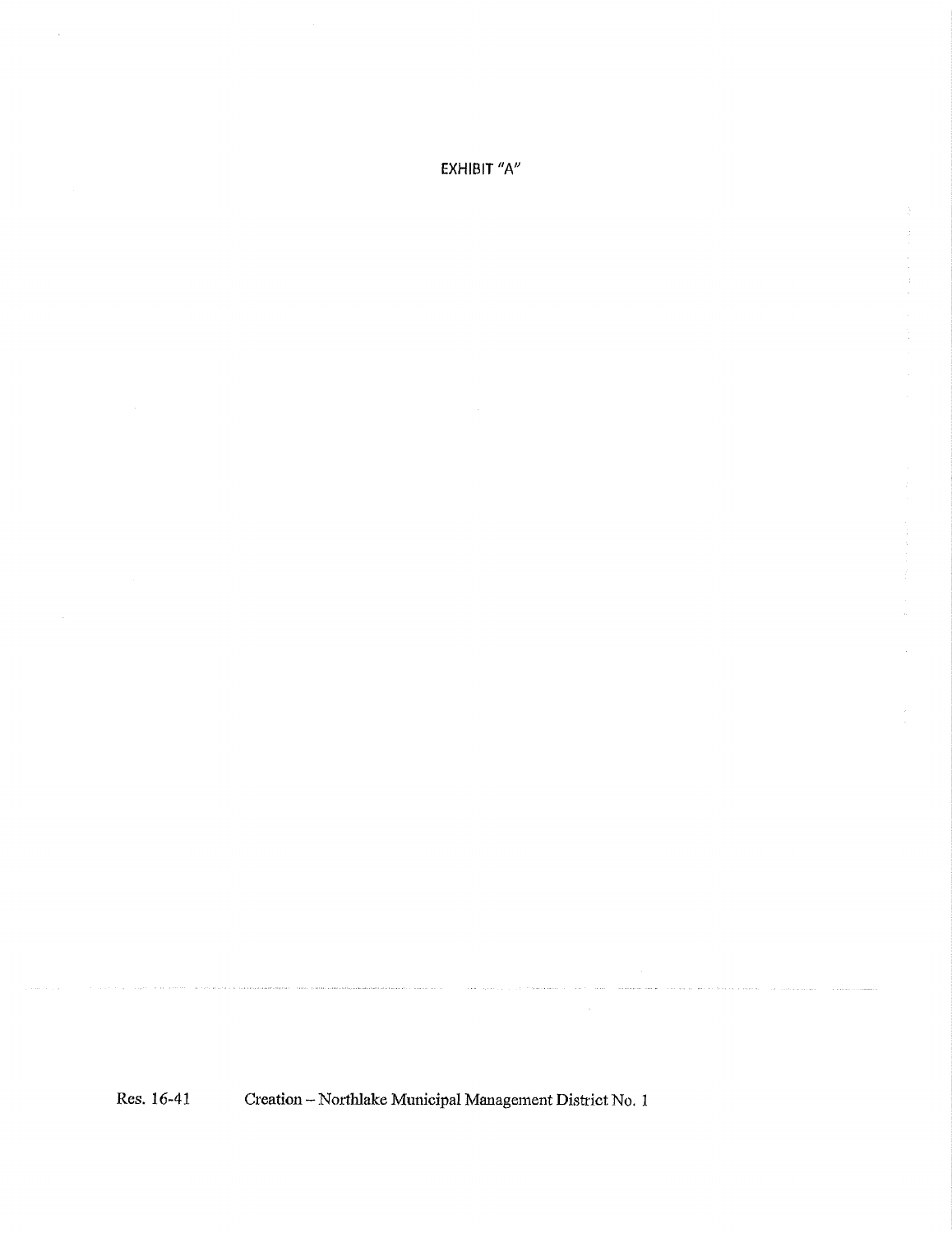### PETITION FOR CONSENT TO THE CREATION OF NORTHLAKE MUNICIPAL MANAGEMENT DISTRICT NO. 1

# TO THE HONORABLE MAYOR AND TOWN COUNCIL OF THE TOWN OF NORTHLAKE, TEXAS:

The undersigned HW GIBBS, LP, a Texas limited partnership (the "Petitioner"), acting pursuant to the provisions of Chapter 49, Texas Water Code, as amended, and Chapter 375, Texas Local Government Code, as amended, respectfully petitions the Town. Council of the TOWN OF NORTHLAKE, TEXAS (the "Town"), for its written consent to the creation of a municipal management district and would show the following:

I.

The name of the District is NORTHLAKE MUNICIPAL MANAGEMENT DISTRICT NO. 1 (the "District").

# II,

The District shall be created and organized under the authority of Article XVI, Section 59, and Article III, Sections 52 and 52-a, of the Texas Constitution and Chapter 375, Texas Local Government Code, and Chapter 49, Texas Water Code, together with all amendments and additions thereto,

### III.

The District contains an area of 386.83 acres of land, more or less (the "Land"), situated in Denton County, Texas. The Land consists of one tract described by metes and bounds in Exhibit A, which is attached hereto and incorporated herein for all purposes. The land is located within the corporate limits of the Town. All of the Land may be properly included in the District.

### IV.

The Petitioner represents that it holds title to all of the Land.

### V,

The general nature of the work to be done by the District at the present time is the provision of the supplemental services and the construction, acquisition, maintenance, and operation of certain improvements and services autliorized under the laws governing the District to serve the Land, including but not limited to the providing of water, wastewater, drainage and road-facilities,

**000001,000001 \4827" 1401 -1706, V1**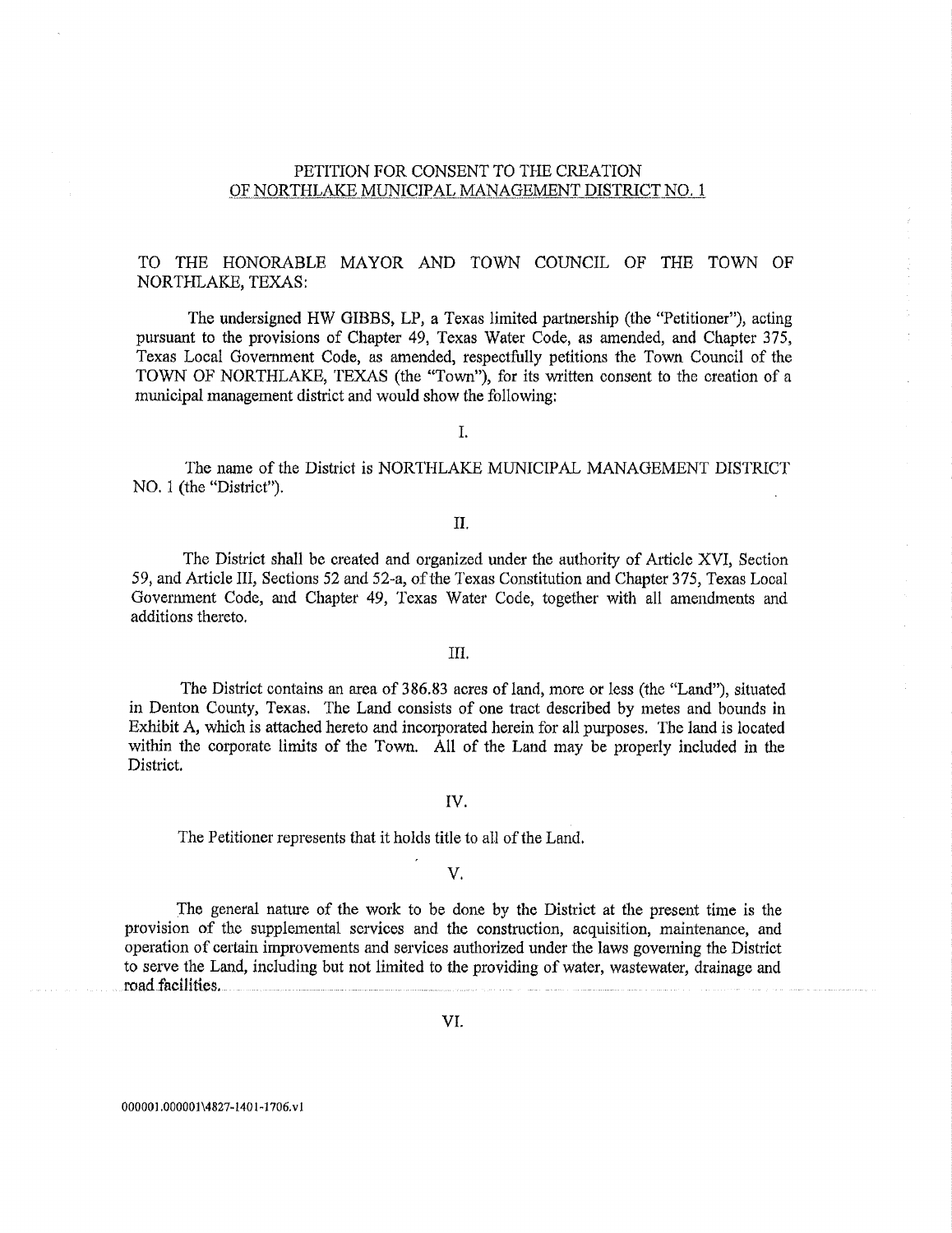There is, for the following reasons, a necessity for the above-described work. The Land is urban in nature, is within the growing environs of the Tovm, and is in close proximity to populous and developed sections of Denton County, Texas, and within the immediate future will experience a substantial and sustained commercial and residential growth.

### VII.

A preliminary investigation has been made to determine the total cost of the District's projects, and it is now estimated by the Petitioner, from such information as it has at this time, that such cost will be approximately \$60,000,000.

WHEREFORE, the Petitioner prays that this petition be heard and that the Town Council duly pass and approve an ordinance or resolution granting the consent to the creation of the District and authorizing the inclusion of the Land within the District.

# [EXECUTION PAGE FOLLOWS.]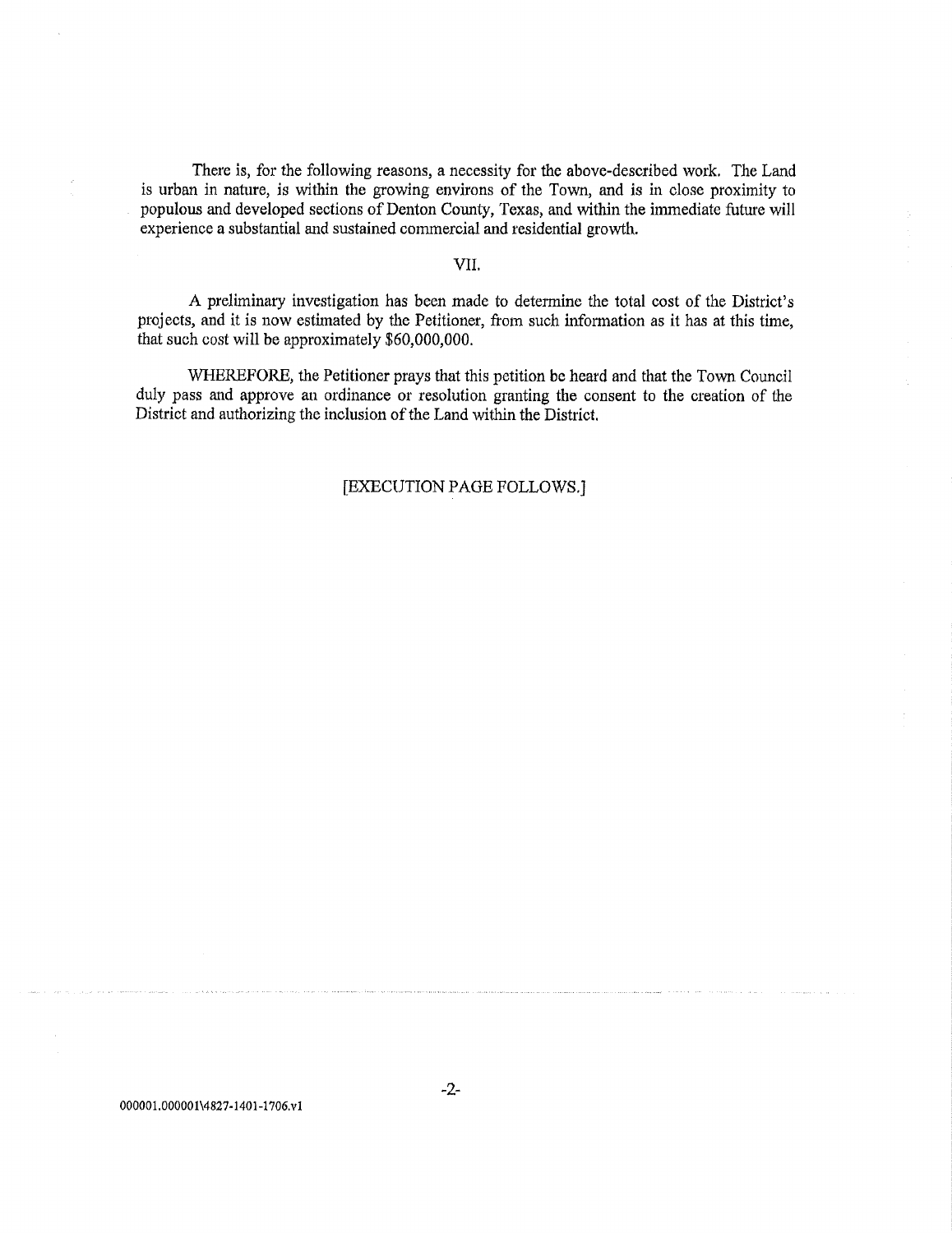**RESPECTFULLY** SUBMITTED this  $\int_{0}^{A}$  day of  $\theta$ *CC* 2016.

**HP Gibbs, LP, a Texas limited partnership** 

**By: BOH Investments GP, LLC, a Delaware limited liability company, its general partner** 

By: <u>CLE</u><br>Name: BRIAN Name: *BRIAN CARLOCK*<br>Title: *SENIDE VICE PROTIEC*HT Title: *SENIOR* 

**000001.000001\4827-1401-1706,vl** 

 $\prime$  $\ddot{\phantom{0}}$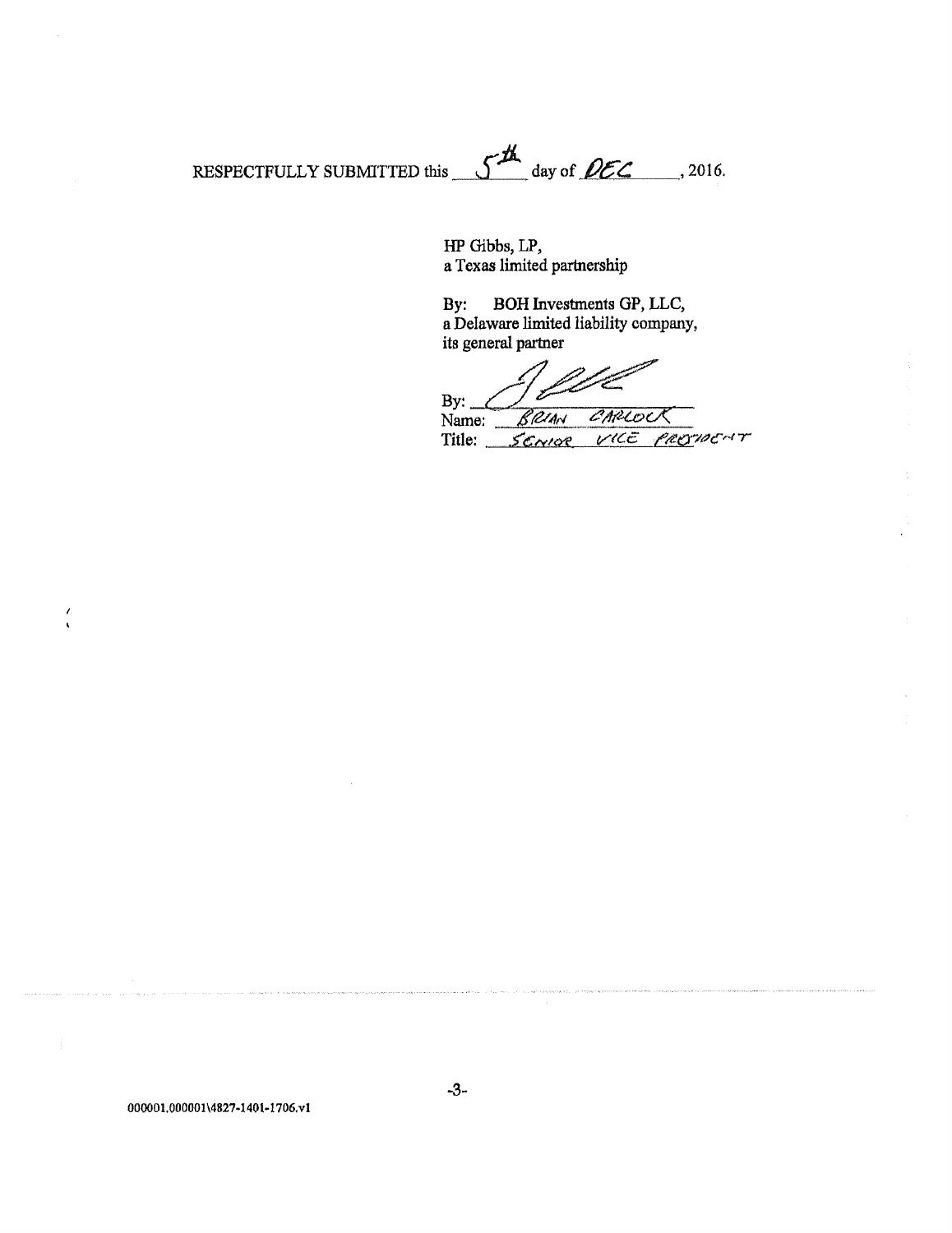.<br>Farith Filip Policia - Carolina and Carolina Route

 $\ddot{\phantom{a}}$ 

EXHIBIT "A"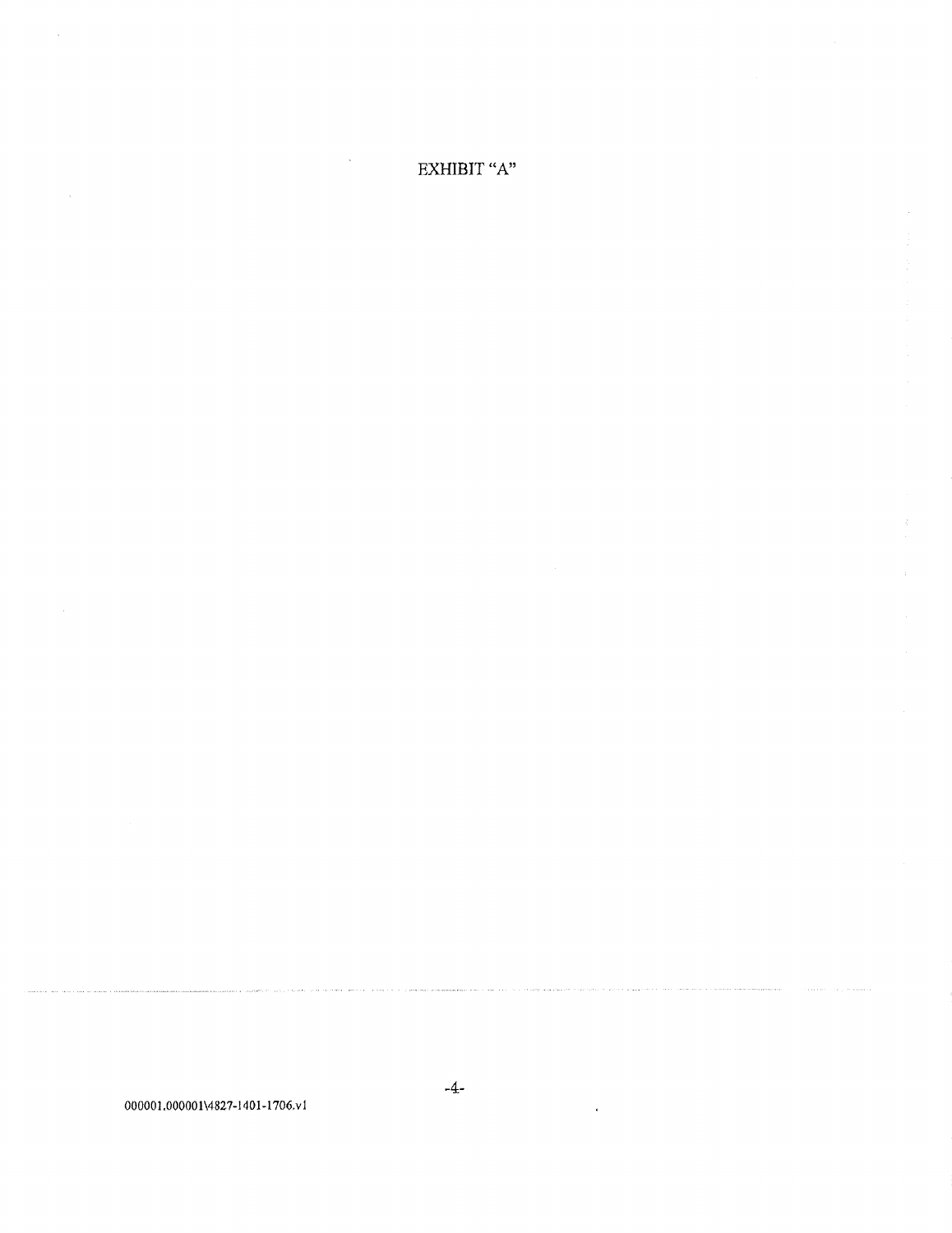### **Pfonertv Descriutiou**

**A tract or parcel of land situated in the F,W. Thornton Survey, Abstract 1244, and in the J.G. Cleveland Survey, Abstract 1461 in the City of Northlake, Denton County, Texas, being part of the two tracts described in the deed to Homer Gibbs, recorded in Volume 196, Page 578 in the Denton County Deed Records (DCDR), and being the same as the called 386.8295 acres tract described in the deed to 387 Acre Farm LLC recorded in Document No. 2009-126009 in the DCDR, and being more particularly described as follows:** 

**BEGINNING at a found wooden right-of-way marker at a fence comer on the west right-of-way**  line of Interstate Highway 35W (170' west of centerline) on the south side of said F.W. Thornton **Survey at the southwest comer of the called 7.905 acres tract described in the deed to the State of Texas recorded in Volume 520, Page 642 in the DCDR;** 

**THENCE North 89°35'42" West, 3373.39 feet along the north side of the tract of land described in the deed to Jacqueline S. Ligon et al recorded in Documents #2009-81507, 08, 09 and 10 in**  the DCDR; and along the south side of said F.W. Thornton Survey, to a set  $\frac{1}{2}$  inch iron rod with **C&P cap near a fence comer post;** 

THENCE South 00°43'51" West, 187.50 feet along the east side of said J.G. Cleveland Survey and continuing along the north side of said Jacqueline S. Ligon tract to a fence corner post;

**THENCE North 89°54'55" West, along** *the* **south side of said J.G. Cleveland Survey and continuing along the north side of said Jacqueline S. Ligon tract at 1854.98 feet passing a fence comer for the northwest comer of said Jacqueline S. Ligon tract and contmuing along the north side of the called 167.8 acres tract described in the deed to Kathryn G. Gibbs recorded in Document #2003-18546 m fbe DCDR for a total distance of 2532.75 feet to a found** *Yi* **inch iron rod with a cap stamped "VannoyAssoc";** 

**THENCE North 00°25'24" West, 900.53 feet along the east side of the caUed 156.945 acres tract described in the deed to Hardeman Savoie Family Limited Partnership recorded in Documents #2005-71310,11 and 12 in the DCDR, to a found** *Yz* **inch iron rod;** 

**THENCE North 00°16'40" East, 411.92 feet continuing along the east side of said Hardeman Savoie Family Limited Partnership tract, to a found** *Y2* **inch iron rod with a cap stamped "VamioyAssoc";** 

**THENCE North 00°29'18" East, continuing along the east side of said Hardeman Savoie Family Limited Partnership tract, at 1279.92 feet passing a found** *Yi* **inch iron rod and continuing for a**  total distance of 1304.25 feet to a set  $\frac{1}{2}$  inch iron rod with C&P cap near the center of a gravel **road called Mulkey Lane (40\* wide right-of-way);** 

THENCE South-89°35'38" Fast -1206;20-feet-generally-along the center-of-Mulkey-Lane-to a **found 1 inch iron pipe;**